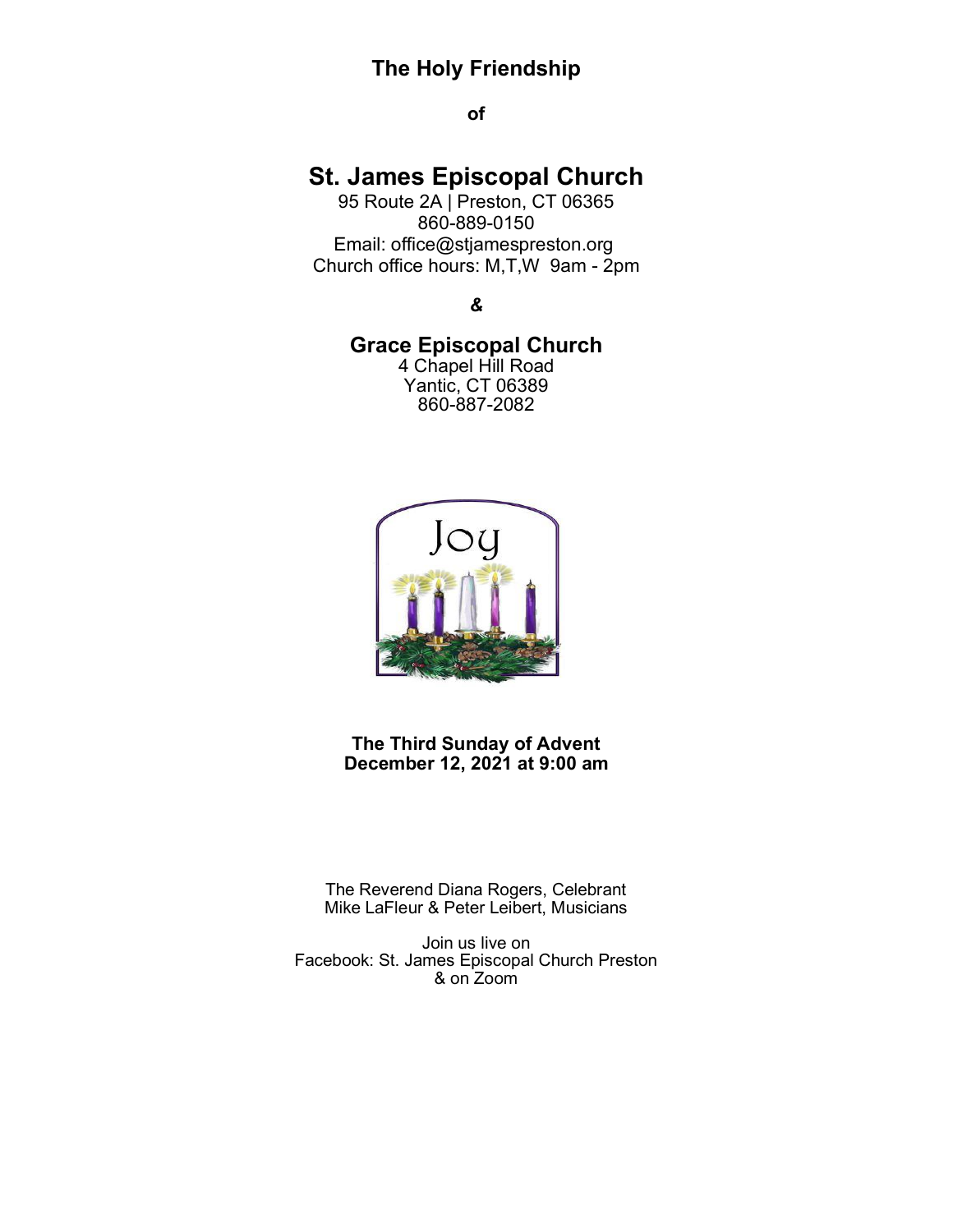### **The Liturgy of the Word**

#### **Welcome**

#### **The Advent Candle**

*Reader 1*: Today is the third Sunday of Advent. Advent is a time of waiting. We wait for God to send divine love and light into our dark world.

*Reader 2*: How does this happen?

*Reader 1*: God's light comes through Jesus, who became a human being just like you and me, so that he could show us the way back to God's divine love and light.

#### **Congregation: Stir up your power, O Lord, and with great might come among us. Let your bountiful grace and mercy speedily help and deliver us, through Jesus Christ our Lord.**

*Reader 1*: We continue to wait for the coming of Jesus. Last Sunday, we began in the dark, and then we lit two candles. Today, on the third Sunday of Advent, we light three candles.

*Reader 2*: Every week in Advent, we light another candle. Each candle that we light reminds us that the Light of the World will soon come to us in the human form of the baby Jesus, the Messiah who will show us the way back to God.

**Congregation: The Messiah is on the way to us. As we prepare for his coming, may we repent of our sins. May we be ready to help our Lord proclaim the good news of God's love to all people, so that the world will be filled with joy. Amen.**

#### **Opening Hymn: #690 Guide Me O Thou Great Jehovah**

Celebrant: Blessed be God: Father, Son and Holy Spirit.

#### **People: And blessed be his kingdom, now and forever. Amen**.

Celebrant: Almighty God, to you all hearts are open, all desires known, and from you no secrets are hid: Cleanse the thoughts of our hearts by the inspiration of your Holy Spirit, that we may perfectly love you and worthily magnify your holy Name; through Christ our Lord. **Amen**.

#### **Celebrant and People:**

**O come, thou Key of David, come, and open wide our heavenly home; make safe the way that lead high, and close the path to misery. Rejoice! Rejoice! Emmanuel shall come to thee, O Israel!** 

**Oh come thou Dayspring on high, in cheer us by thy drawing night; disperse the gloomy clouds of night, and death's dark shadow put to flight. Rejoice! Rejoice! Emmanuel shall come to thee, O Israel!** 

Celebrant: Holy and Mighty, Holy Immortal One. **People: Have mercy upon us.**  Celebrant: The Lord be with you. **People: And also with you.** Celebrant: Let us pray

#### **The Collect**

Stir up your power, O Lord, and with great might come among us; and, because we are sorely hindered by our sins, let your bountiful grace and mercy speedily help and deliver us; through Jesus Christ our Lord, to whom, with you and the Holy Spirit, be honor and glory, now and for ever. **Amen**.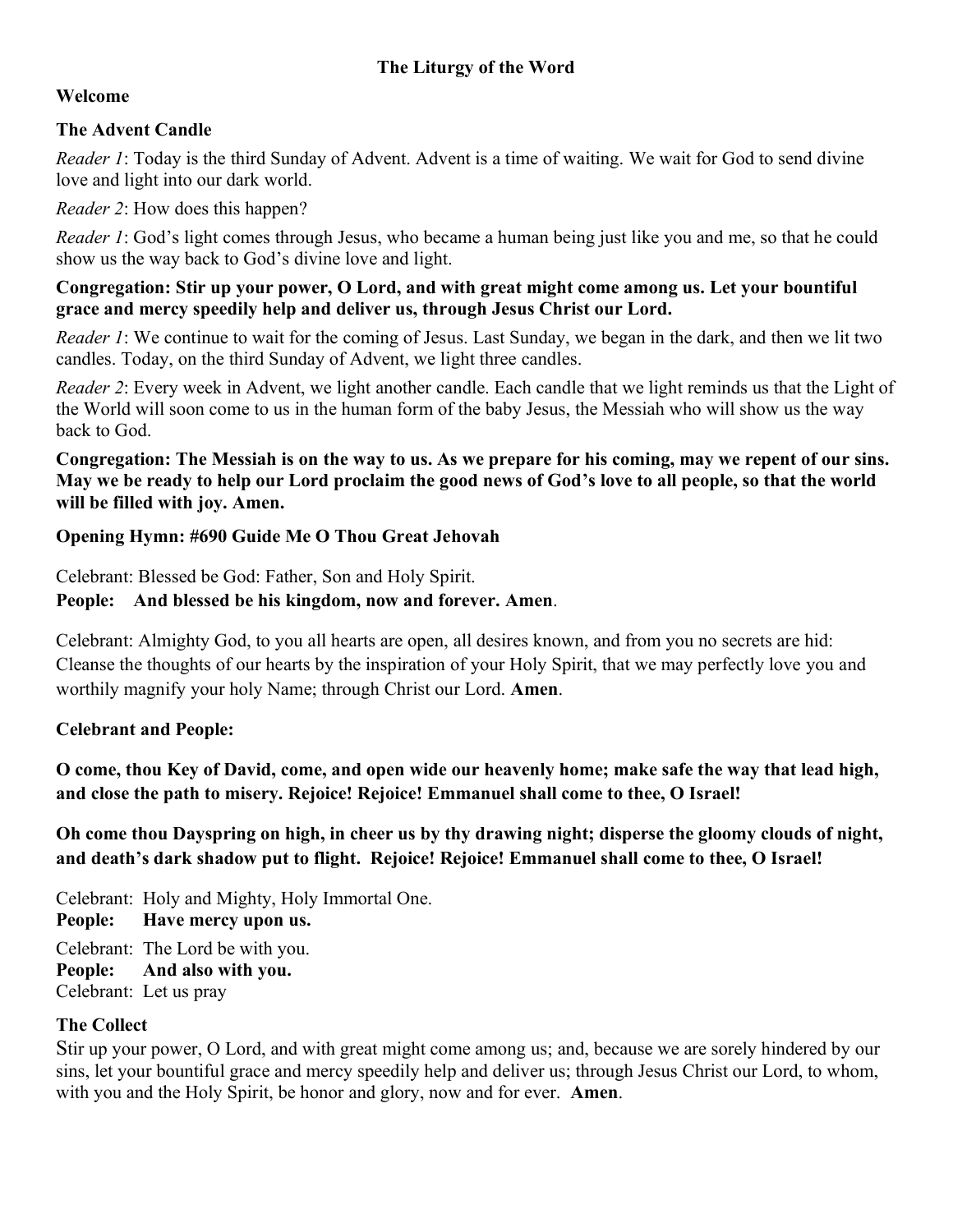#### **The Lessons**

#### **Zephaniah 3:14-20**

Sing aloud, O daughter Zion; shout, O Israel! Rejoice and exult with all your heart, O daughter Jerusalem! The LORD has taken away the judgments against you, he has turned away your enemies. The king of Israel, the LORD, is in your midst; you shall fear disaster no more. On that day it shall be said to Jerusalem: Do not fear, O Zion; do not let your hands grow weak. The LORD, your God, is in your midst, a warrior who gives victory; he will rejoice over you with gladness, he will renew you in his love; he will exult over you with loud singing as on a day of festival. I will remove disaster from you, so that you will not bear reproach for it. I will deal with all your oppressors at that time. And I will save the lame and gather the outcast, and I will change their shame into praise and renown in all the earth. At that time I will bring you home, at the time when I gather you; for I will make you renowned and praised among all the peoples of the earth, when I restore your fortunes before your eyes, says the LORD. The Word of the Lord. **People: Thanks be to God. Canticle 9** |BCP Page 86 **The First Song of Isaiah** *Ecce Deus Isaiah 12:2-6* Surely, it is God who saves me; \* I will trust in him and not be afraid. For the Lord is my stronghold and my sure defense, \* and he will be my Savior. Therefore you shall draw water with rejoicing \* from the springs of salvation. And on that day you shall say, \*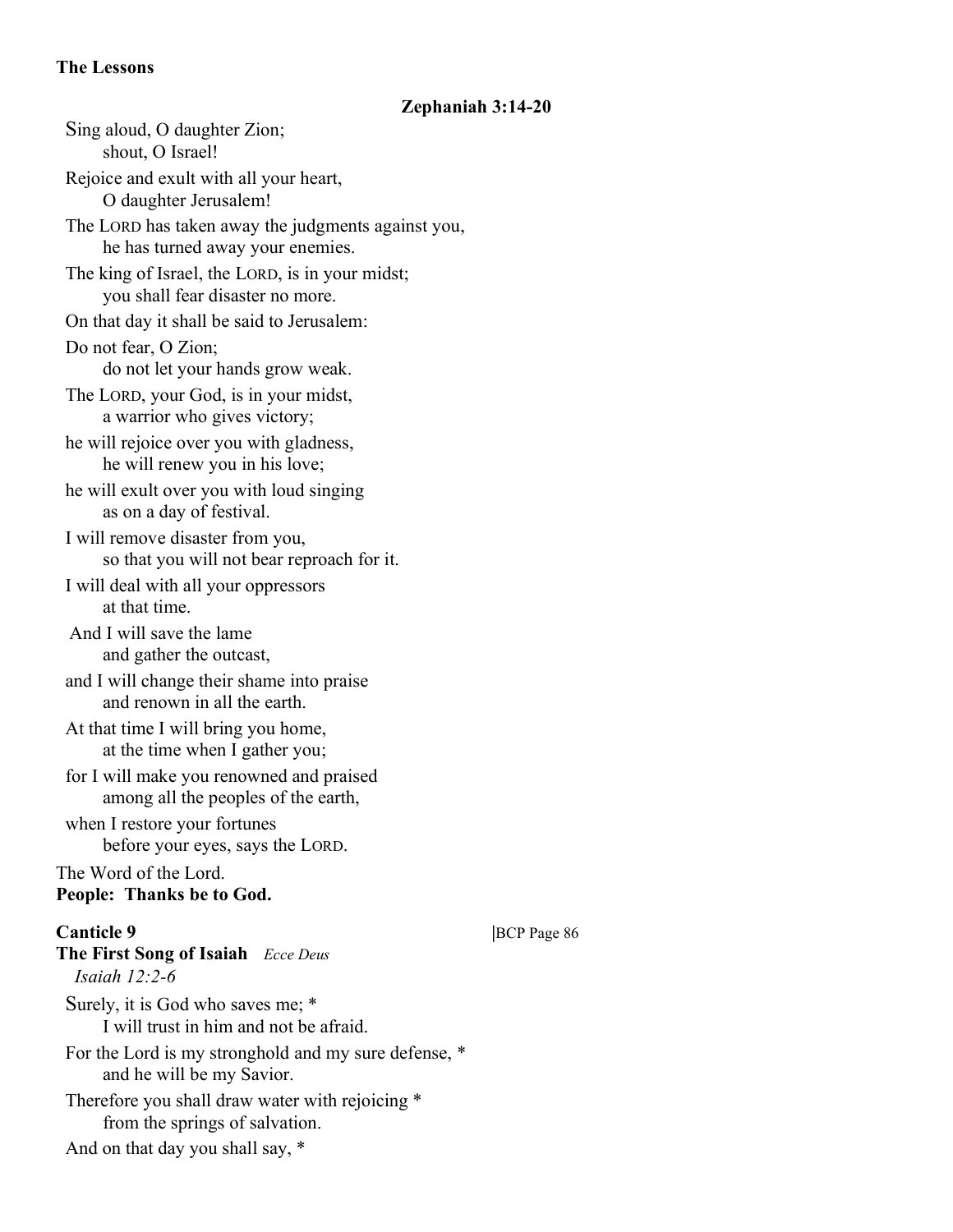Give thanks to the Lord and call upon his Name;

Make his deeds known among the peoples; \* see that they remember that his Name is exalted.

Sing the praises of the Lord, for he has done great things, \* and this is known in all the world.

Cry aloud, inhabitants of Zion, ring out your joy, \* for the great one in the midst of you is the Holy One of Israel.

Glory to the Father, and to the Son, and to the Holy Spirit: \* as it was in the beginning, is now, and will be for ever. Amen.

#### **Philippians 4:4-7**

Rejoice in the Lord always; again I will say, Rejoice. Let your gentleness be known to everyone. The Lord is near. Do not worry about anything, but in everything by prayer and supplication with thanksgiving let your requests be made known to God. And the peace of God, which surpasses all understanding, will guard your hearts and your minds in Christ Jesus.

The Word of the Lord People: **Thanks be to God.**

#### **Sequence Hymn: #480 When Jesus Left His Father's Throne**

Celebrant: The Holy Gospel of our Savior Jesus Christ, according to Luke. **People: Glory to you, Lord Christ.**

#### **Luke 3:7-18**

John said to the crowds that came out to be baptized by him, "You brood of vipers! Who warned you to flee from the wrath to come? Bear fruits worthy of repentance. Do not begin to say to yourselves, 'We have Abraham as our ancestor'; for I tell you, God is able from these stones to raise up children to Abraham. Even now the ax is lying at the root of the trees; every tree therefore that does not bear good fruit is cut down and thrown into the fire." And the crowds asked him, "What then should we do?" In reply he said to them, "Whoever has two coats must share with anyone who has none; and whoever has food must do likewise." Even tax collectors came to be baptized, and they asked him, "Teacher, what should we do?" He said to them, "Collect no more than the amount prescribed for you." Soldiers also asked him, "And we, what should we do?" He said to them, "Do not extort money from anyone by threats or false accusation, and be satisfied with your wages." As the people were filled with expectation, and all were questioning in their hearts concerning John, whether he might be the Messiah, John answered all of them by saying, "I baptize you with water; but one who is more powerful than I is coming; I am not worthy to untie the thong of his sandals. He will baptize you with the Holy Spirit and fire. His winnowing fork is in his hand, to clear his threshing floor and to gather the wheat into his granary; but the chaff he will burn with unquenchable fire." So, with many other exhortations, he proclaimed the good news to the people.

The Gospel of the Lord. People: **Praise to you, Lord Christ.**

*~ A short silence will be kept ~*

**The Nicene Creed We believe in one God, the Father, the Almighty, maker of heaven and earth, of all that is, seen and unseen. We believe in one Lord, Jesus Christ, the only Son of God,**

**The Homily Contract Contract Contract Contract Contract Contract Contract Contract Contract Contract Contract Contract Contract Contract Contract Contract Contract Contract Contract Contract Contract Contract Contract C**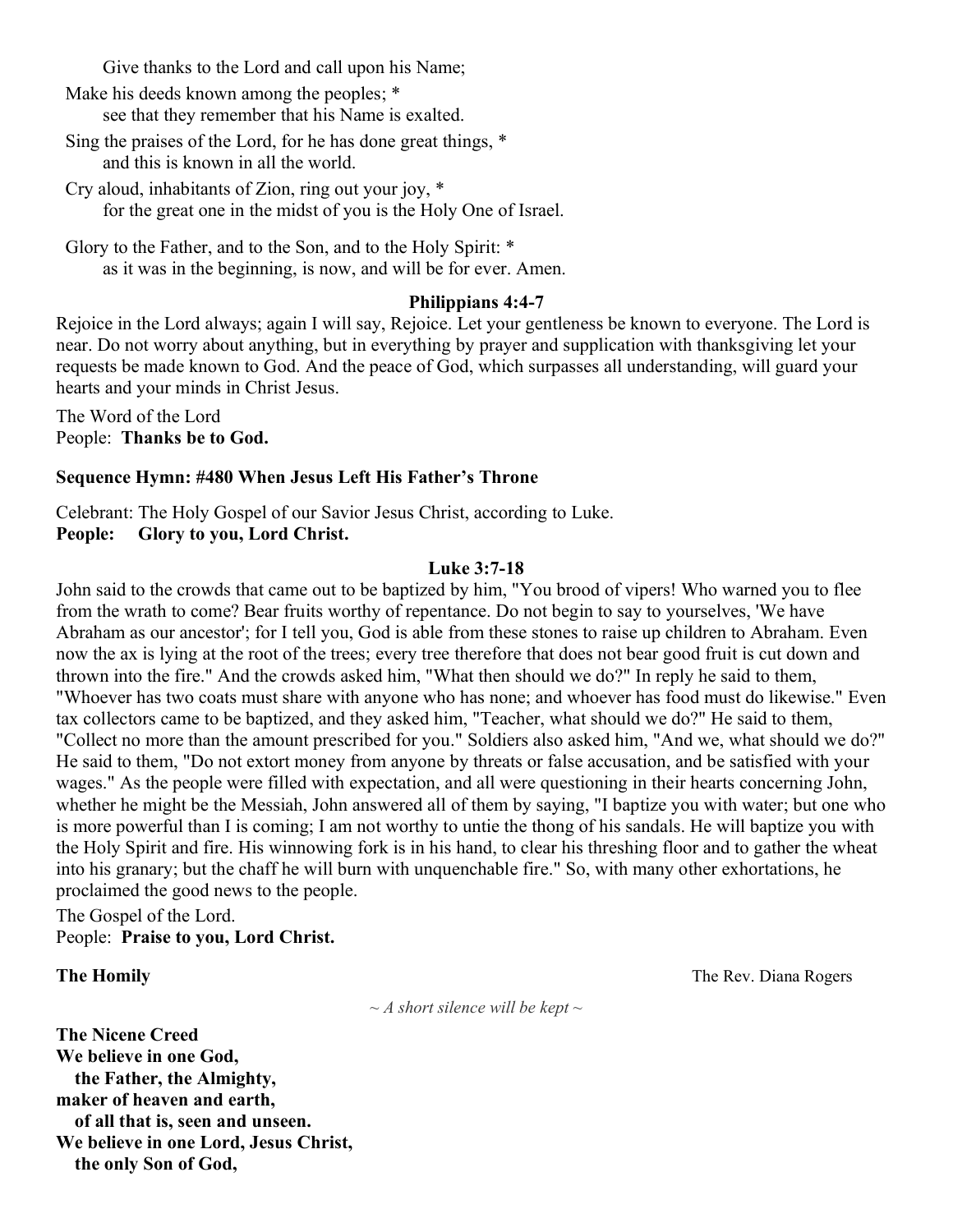**eternally begotten of the Father, God from God, Light from Light, true God from true God, begotten, not made, of one Being with the Father. Through him all things were made. For us and for our salvation he came down from heaven: by the power of the Holy Spirit he became incarnate from the Virgin Mary, and was made man. For our sake he was crucified under Pontius Pilate; he suffered death and was buried. On the third day he rose again in accordance with the Scriptures; he ascended into heaven and is seated at the right hand of the Father. He will come again in glory to judge the living and the dead, and his kingdom will have no end. We believe in the Holy Spirit, the Lord, the giver of life, who proceeds from the Father and the Son. With the Father and the Son he is worshiped and glorified. He has spoken through the Prophets. We believe in one holy catholic and apostolic Church. We acknowledge one baptism for the forgiveness of sins. We look for the resurrection of the dead, and the life of the world to come. Amen.**

#### **The Prayers of the People**

In quiet anticipation of your coming, O Lord, remind us that you are always with us, that like Joseph we desire to fulfill your will, and we are eager to pray:

O God, in days to come your house will be established, and your joy shall reign. We pray for the church, and especially Grace and St. James, that you might teach us your ways and that we might walk in your paths. Come Lord Jesus,

#### **and hear our prayer.**

Out of Zion shall go forth instruction, and you, O God, will judge the nations. We pray for our nation, and all nations, that your justice and peace would be found by every race, gender and class of people throughout the world. Come Lord Jesus,

#### **and hear our prayer.**

In your Kingdom, O Lord, wolves lie down with lambs and children play with serpents without fear. We pray for the sick, the suffering, and those in distress of any kind that you would heal all people, comfort everyone in their grief, and bring us to a place to where we can acknowledge our differences and learn from one another. Come Lord Jesus,

#### **and hear our prayer.**

Lector: In your Kingdom, O Lord, even the wilderness and dry land are glad and rejoice. We pray for those who rejoice this week as they celebrate their birthdays and anniversaries that they might obtain joy and gladness, and sorrow and sighing might flee away. Come Lord Jesus,

# **and hear our prayer.**

Lector: In the fullness of time, O God, you sent your son, to be born of our sister Mary. And his name was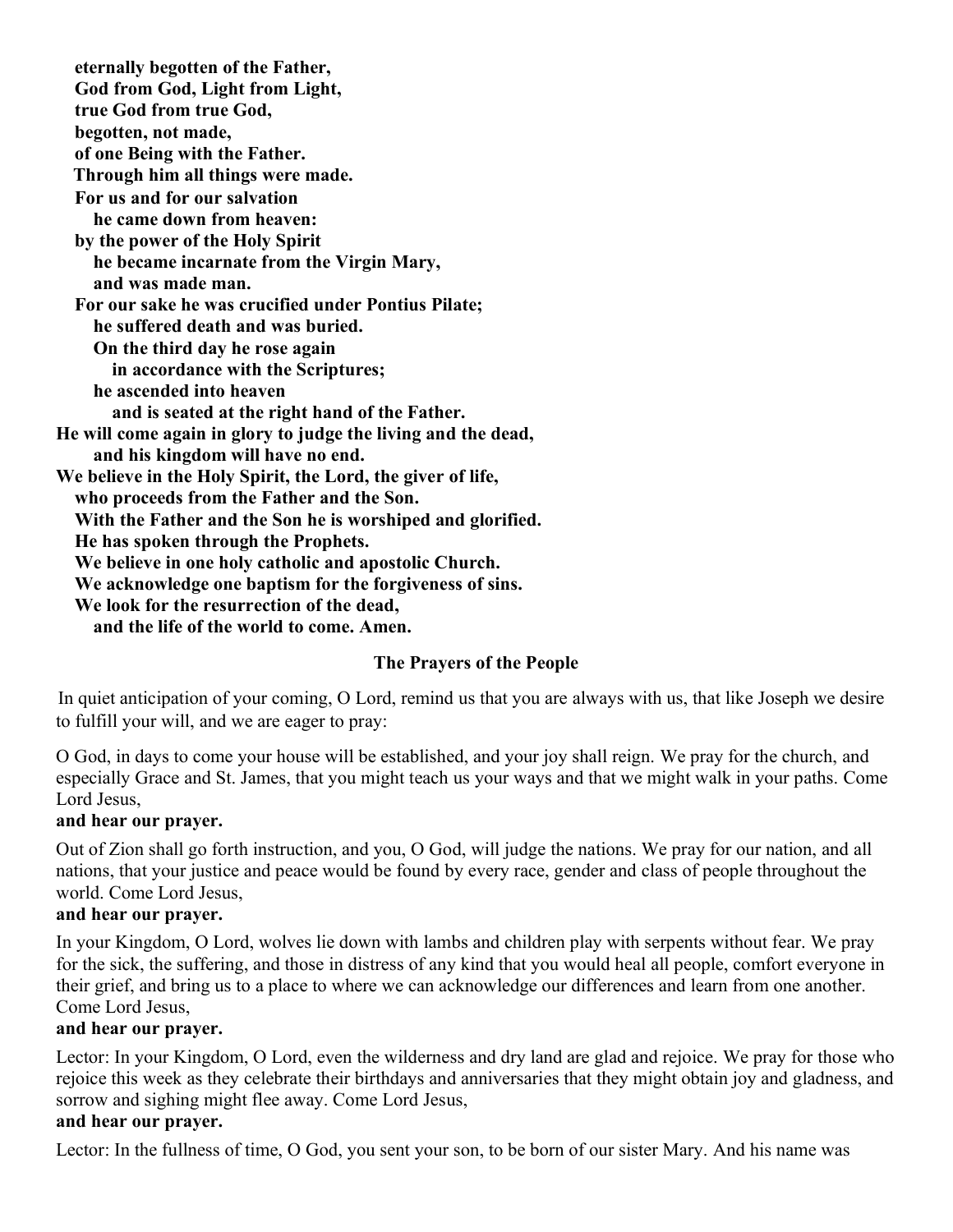Emmanuel: God with Us. We thank you for your Presence with us, and we pray that you might be always present with those whom we love but see no longer. Come Lord Jesus, **and hear our prayer.**

Lector: O Christ, hear our prayers, restore us, and show us the glorious light of your countenance, that we might be reborn in. Come Lord Jesus. **Amen.**

#### **Confession of Sins**

Celebrant: Let us confess our sins to God.

*~Silence may be kept~*

**Celebrant and People**: **Most merciful God, we confess that we have sinned against you in thought, word, and deed, by what we have done, and by what we have left undone. We have not loved you with our whole heart; we have not loved our neighbors as ourselves. We are truly sorry and we humbly repent. For the sake of your Son Jesus Christ, have mercy on us and forgive us; that we may delight in your will, and walk in your ways, to the glory of your Name**. **Amen.**

#### **Absolution**

Celebrant:Almighty God have mercy on you, forgive you all your sins through our Lord Jesus Christ, strengthen you in all goodness, and by the power of the Holy Spirit keep you in eternal life. **Amen.**

#### **The Peace**

The peace of Christ be always with you. **People: And also with you.**

**† The Holy Communion †**

#### **Offertory Hymn #652 Dear Lord and Father of Mankind**

**The Doxology**

**Praise God from whom all blessings flow Praise Him all creatures here below Praise Him above ye heavenly host Praise Father, Son and Holy Ghost. Amen.**

#### **† The Great Thanksgiving †**

#### **Eucharistic Prayer B**

Celebrant: The Lord be with you. **People: And also with you.** Celebrant: Lift up your hearts. **People: We lift them to the Lord.** Celebrant: Let us give thanks to the Lord our God. **People: It is right to give him thanks and praise.**

Celebrant: It is right, and a good and joyful thing, always and everywhere to give thanks to you, Father Almighty, Creator of heaven and earth. Because you sent your beloved Son to redeem us from sin and death, and to make us heirs in him of everlasting life; that when he shall come again in power and great triumph to judge the world, we may without shame or fear rejoice to behold his appearing. Therefore we praise you, joining our voices with Angels and Archangels and with all the company of heaven, who for ever sing this hymn proclaim the glory of your Name.

**Celebrant and the people: Holy, holy, holy Lord, God of power and might, heaven and earth are full of your glory. Hosanna in the highest. Blessed is he who comes in the name of the Lord. Hosanna in the highest.** 

Celebrant: We give thanks to you, O God, for the goodness and love which you have made known to us in creation; in the calling of Israel to be your people; in your Word spoken through the prophets; and above all in the Word made flesh, Jesus, your Son. For in these last days you sent him to be incarnate from the Virgin Mary,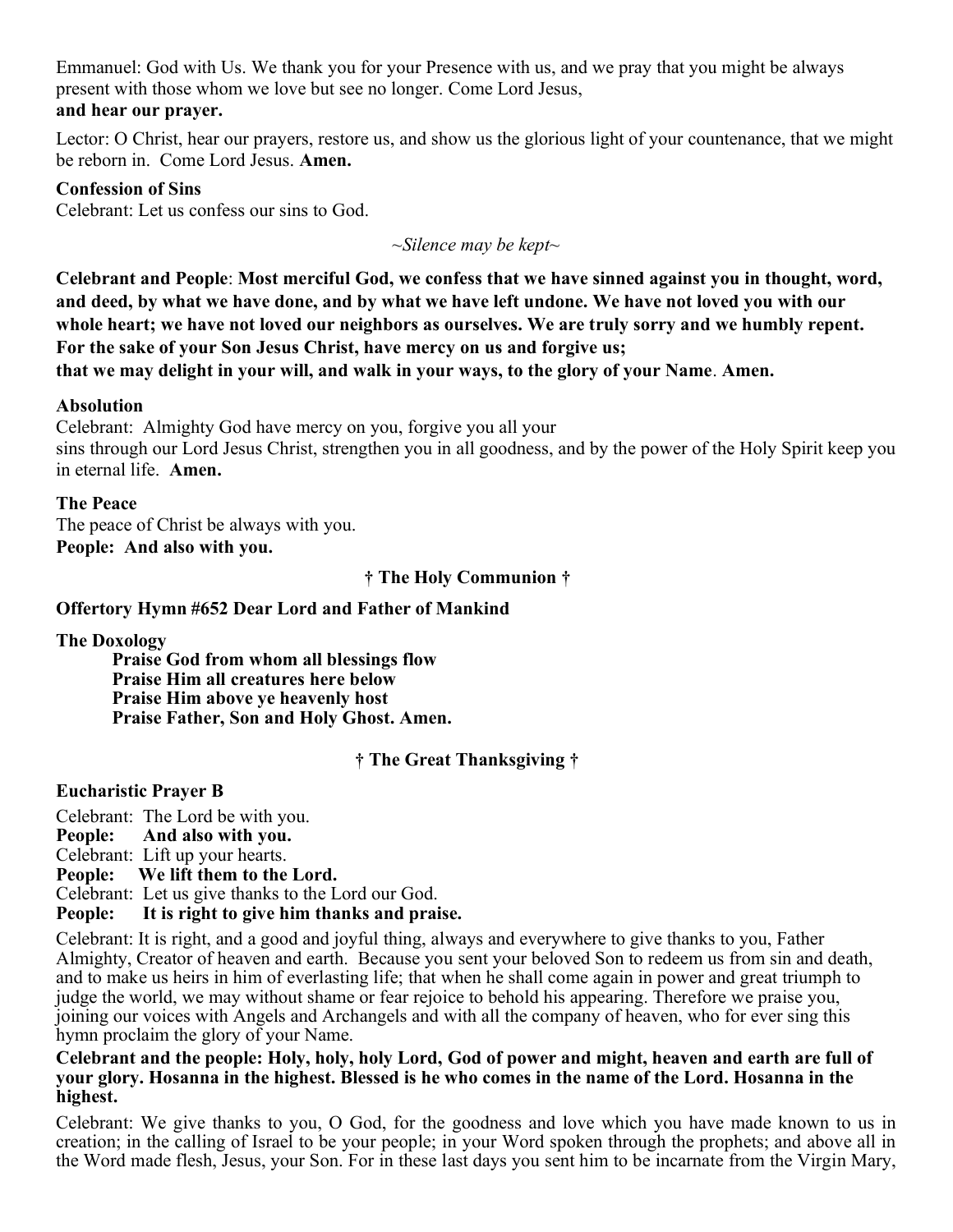to be the Savior and Redeemer of the world. In him, you have delivered us from evil, and made us worthy to stand before you. In him, you have brought us out of error into truth, out of sin into righteousness, out of death into life. On the night before he died for us, our Lord Jesus Christ took bread; and when he had given thanks to you, he broke it, and gave it to his disciples, and said, "Take, eat: This is my Body, which is given for you. Do this for the remembrance of me."

After supper he took the cup of wine; and when he had given thanks, he gave it to them, and said, "Drink this, all of you: This is my Blood of the new Covenant, which is shed for you and for many for the forgiveness of sins. Whenever you drink it, do this for the remembrance of me."

Therefore, according to his command, O Father,

Celebrant and People: **We remember his death, We proclaim his resurrection, We await his coming in glory;**

Celebrant*:* And we offer our sacrifice of praise and thanksgiving to you, O Lord of all; presenting to you, from your creation, this bread and this wine.

We pray you, gracious God, to send your Holy Spirit upon these gifts that they may be the Sacrament of the Body of Christ and his Blood of the new Covenant. Unite us to your Son in his sacrifice, that we may be acceptable through him, being sanctified by the Holy Spirit. In the fullness of time, put all things in subjection under your Christ, and bring us to that heavenly country where, with St. James and all your saints, we may enter the everlasting heritage of your sons and daughters; through Jesus Christ our Lord, the firstborn of all creation, the head of the Church, and the author of our salvation.

By him, and with him, and in him, in the unity of the Holy Spirit all honor and glory is yours, Almighty Father, now and for ever. **Amen.**

And now, as our Savior Christ has taught us, we are bold to say,

**The Lord's Prayer | BCP Page 364 Our Father, who art in heaven, hallowed be thy Name, thy kingdom come, thy will be done, on earth as it is in heaven. Give us this day our daily bread. And forgive us our trespasses, as we forgive those who trespass against us. And lead us not into temptation,** 

 **but deliver us from evil. For thine is the kingdom, and the power, and the glory, for ever and ever. Amen.**

#### **The Breaking of the Bread**

Celebrant: Christ our Passover is sacrificed for us,<br>**People:** Therefore let us keep the feast. Therefore let us keep the feast.

Celebrant: The Gifts of God for the People of God.

*~Silence~*

#### **Communion Hymn: #Hark a Thrilling Voice is Sounding**

**A Prayer for Spiritual Communion**